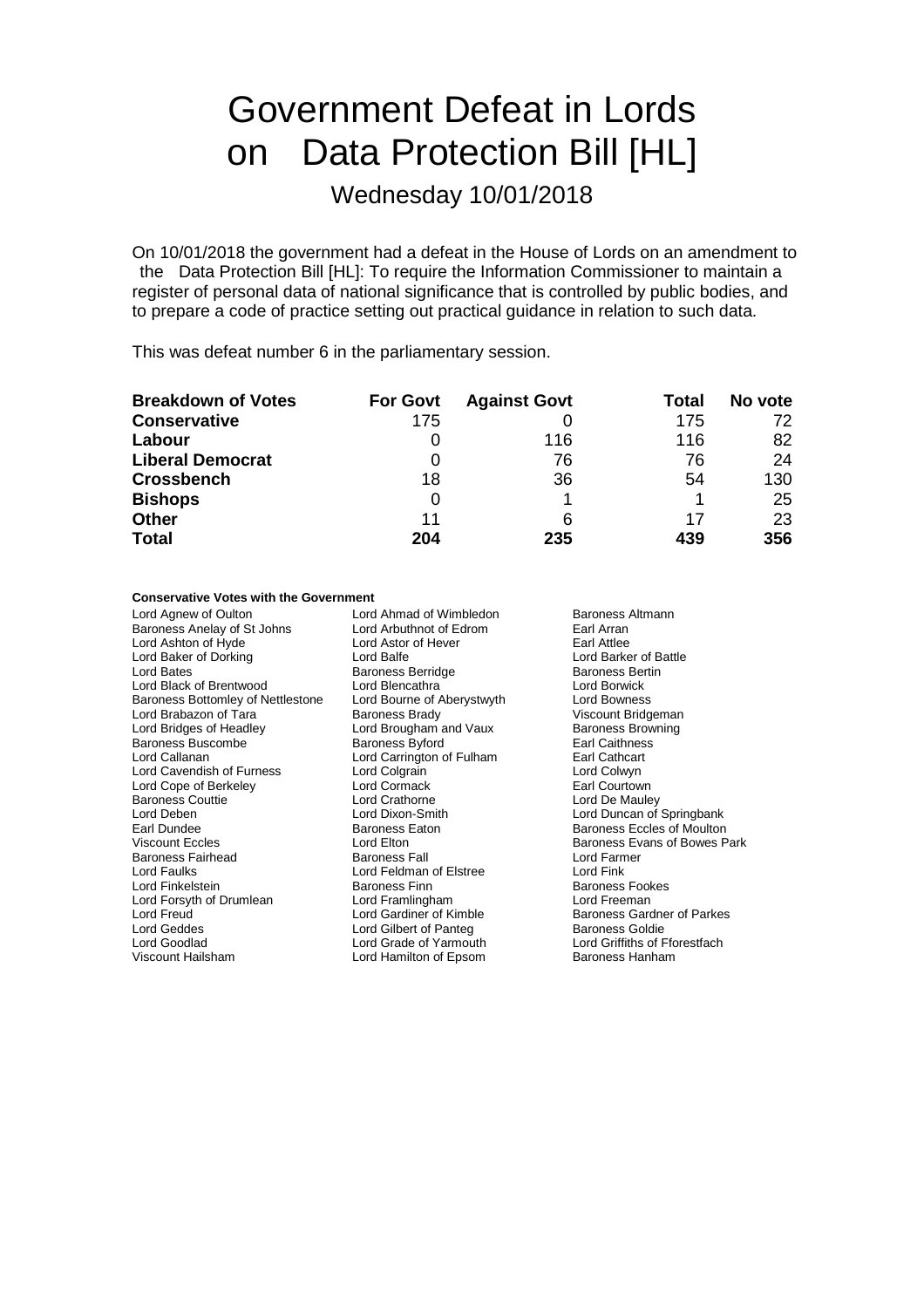Baroness Hodgson of Abinger Lord Holmes<br>Baroness Hooper Lord Horam Earl Howe **Lord Howell of Guildford**<br>
Lord Inglewood **Lord Lord James of Blackheath** Baroness Manzoor<br>
Lord Maude of Horsham<br>
Lord McColl of Dulwich Lord Polak in the Lord Porter of Spalding Baroness Rawlings<br>
Baroness Rawlings **Lord Price Price Price Price Price Price Price Price Price Price Price Price Price Price Pri** Lord Selkirk of Douglas<br>
Lord Sherbourne of Didsbury<br>
Lord Skelmersdale Lord Trefgarne Viscount Trenchard<br>
Lord True Viscount Ullswater Viscount Younger of Leckie

Baroness Harding of Winscombe Lord Hayward<br>
Lord Hord Hord Higgins
Lord Hord Hill of Oare Lord Higgins<br>
Lord Holmes of Richmond<br>
Lord Holmes of Richmond<br>
Larl Home Baroness Hooper Lord Horam Lord Horam Lord Howard of Rising<br>
Earl Howe Lord Howal of Guildford Lord Hunt of Wirral Lord Inglewood **Lord James of Blackheath** Baroness Jenkin of Kennington<br>
Lord Keen of Elie **Britan Lord King of Bridgwater** Lord Kirkham Lord King of Bridgwater Lord Kirkham<br>Lord Lang of Monkton Lord Lansley Lord Kirkhope of Harrogate Lord Lang of Monkton Cord Lang Lord Lansley<br>
Lord Leigh of Hurley Lord Lexden Lord Lexden Lindsay Lord Leigh of Hurley **Lord Lexden** Earl Lindsay<br>
Lord Lingfield **Earl Lindsay**<br>
Lord Lingfield **Earl Lingfield** Earl Liverpool Lord Lingfield **Earl Liverpool** Earl Liverpool Lord Lupton<br>
Lord MacGregor of Pulham Market Lord Mackay of Clashfern **Lord Mancroft** Lord MacGregor of Pulham Market Lord Mackay of Clashfern Lord Mancroft Lord Maude of Horsham **Lord McColl of Dulwich** Baroness McGregor-Smith Lord McLord McGoll of Dulwich Baroness McGregor-Smith Lord McInnes of Kilwinning Baroness McIntosh of Pickering Baroness Morris of Bolton Baroness McIntosh of Pickering Baroness I<br>Lord Naseby **Baroness I** Lord Moynihan **Lord Maseby** Lord Naseby **Lord Moynihan**<br>
Baroness Neville-Rolfe **Research Constructs Baroness Network** Baroness Noakes Baroness Neville-Rolfe Baroness Nicholson of Winterbourne<br>
Lord Northbrook Baroness Nicholson of Louth Lord Norton of Louth<br>
Lord Palumbo<br>
Lord Patten Baroness Oppenheim-Barnes Lord Palumbo<br>
Lord Polak Lord Porter of Spalding<br>
Lord Polak Lord Price Baroness Rawlings **Baroness Redfern** Baroness Redfern Lord Renfrew of Kaimsthorn<br>
Lord Robathan **Baroness Rock** Baroness Rock Lord Rose of Monewden Lord Robathan The Corress Rock Lord Rose of Monewden<br>Lord Rotherwick **Rational Baroness Scott of Bybrook** Baroness Seccombe Lord Rotherwick **Baroness Scott of Bybrook** Baroness Seccom<br>
Lord Selkirk of Douglas **Baroness Shields**<br>
Lord Sherbourne of Didsbury Baroness Shields Lord Shinkwin **Lord Skelmersdale** Lord Shinkwin Lord Shinkwin Lord Shinkwin Lord Shinkwin Lord Shines Controller<br>
Baroness Stedman-Scott **Baroness Stedman-Scott** Baroness Stowell of Bee Lord Spicer **Baroness Stedman-Scott** Baroness Stowell of Beeston<br>
Baroness Stroud<br>
Baroness Sugg Lord Strathclyde Baroness Stroud Baroness Sugg Lord Swinfen Lord Taylor of Holbeach Lord Tebbit Lord True Viscount Ullswater Charles Viscount Ullswater Charles Vere of Norbiton<br>
Baroness Verma Charles Lord Wakeham Charles Lord Waldegrave of North I Baroness Verma **Example 2** Lord Wakeham **Construent Construent Lord Waldegrave of North Hill Lord Waldegrave of North Hill Lord Wei** Lord Wei New Lord Weilington<br>Lord Whitby New Hormoness Wilcox Baroness Wheatcroft **Lord Whitby** Lord Whitby **Baroness Wilcox**<br>
Lord Willetts **Baroness Williams of Trafford** Lord Young of Cookham Baroness Williams of Trafford

#### **Conservative Votes against the Government**

#### **Labour Votes with the Government**

## **Labour Votes against the Government**

Lord Adonis **Lord Alli** Lord Alli Lord Anderson of Swansea<br>
Baroness Andrews **Baroness Armstrong of Hill Top** Lord Bassam of Brighton Baroness Andrews Baroness Armstrong of Hill Top Lord Beecham<br>
Lord Beecham<br>
Lord Berkeley Lord Beecham Lord Berkeley Baroness Blackstone Lord Bradley **Lord Bragg Lord Bragg Lord Bragg Lord Bragg Lord Bragg Lord Bragg Lord Bragg Lord Bragg Lord Bragg Lord Bragg Lord Bragg Lord Bragg Lord Bragg Lord Bragg Lord Bragg Lord Bragg Lord Bragg Lord Bragg Lord Bragg** Lord Clarke of Hampstead Lord Collins of Highbury Baroness Corston<br>Baroness Crawley Lord Cunningham of Felling Lord Davies of Oldham Baroness Crawley **Lord Cunningham of Felling Lord Davies of Oldham** Baroness Dean of Thornton-le-Fylde Baroness Donaghy The Lord Donoughue Baroness Drake Lord Cord Cord Dubs Lord Elder Lord Evans of Watford Cord Cord Elder Lord Elder Lord Elder Lord Elder Lord Elder Lord Elder Lord Elder Lord Elder Lord Elder Lord Elder Lord Elder Lord Elder Lord Elder Lord E Lord Foulkes of Cumnock Baroness Gale<br>Baroness Golding Baroness Goudie Lord Griffiths of Burry Port Lord Grocott<br>
Viscount Hanworth Lord Harris of Haringey Baroness Healy of Primrose Hill Baroness Henig Baroness Henig Baroness Hilton of E<br>
Lord Hollick Baroness Hollis of Heigham Lord Howie of Troon

Exampless Chakrabarti **Lord Clark of Windermere**<br>
Lord Collins of Highbury<br>
Baroness Corston Baroness Goudie **Baroness Goudie Lord Grantchester**<br>
Lord Grocott **Lord Hain** Baroness Hollis of Heigham

Lord Ealconer of Thoroton **Baroness Farrington of Ribbleton**<br>Baroness Gale **Baroness Farrington** Baroness Cale Lord Harris of Haringey **Baroness Hayter of Kentish Town**<br>
Baroness Henig<br>
Baroness Hilton of Eggardon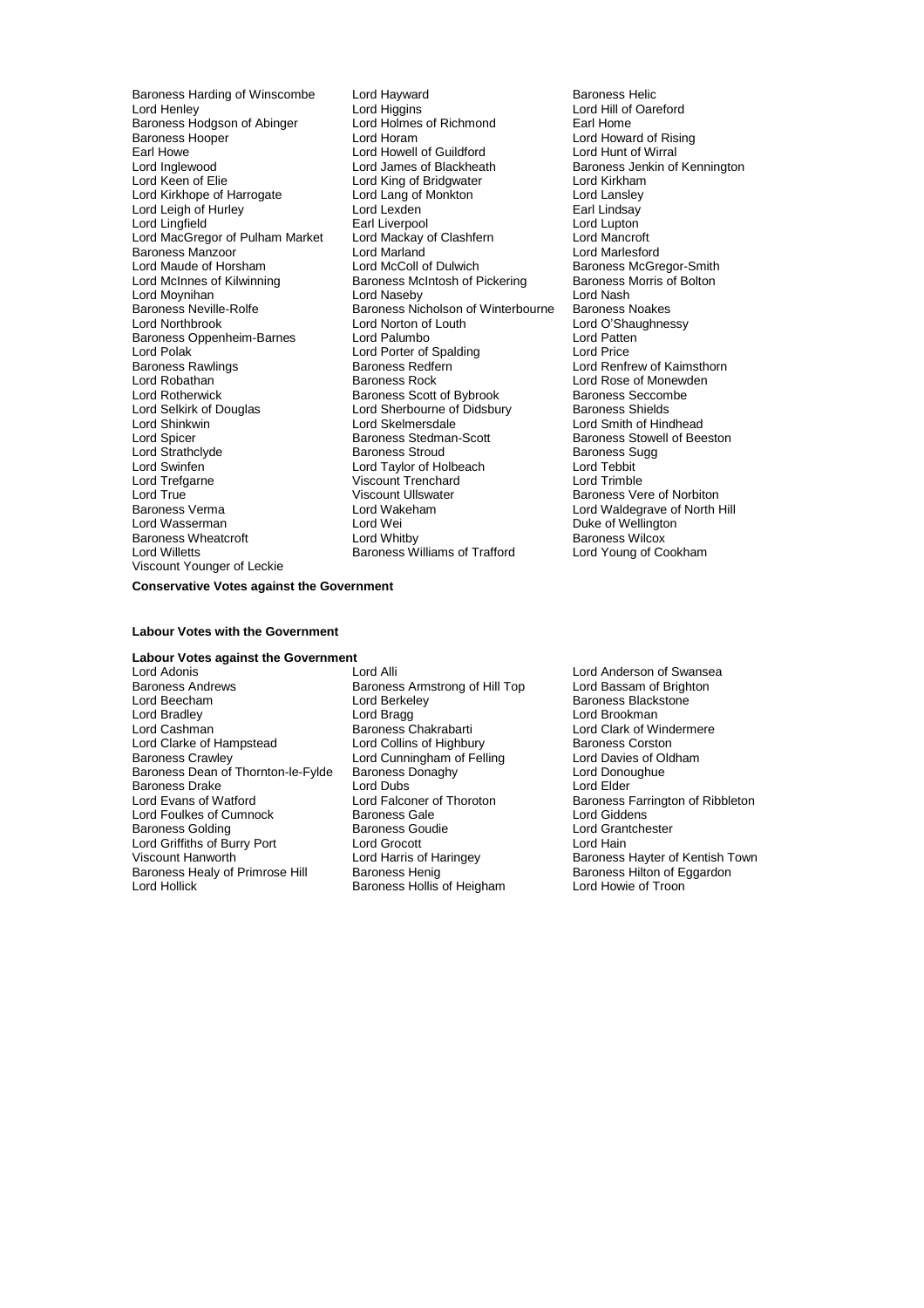- Lord Hoyle **Lord Hughes of Woodside** Lord Hunt of Kings Heath<br>
Lord Irvine of Lairg **Constant Baroness Jay of Paddington** Lord Jones Baroness Jones of Whitchurch Lord Jordan Lord Judd<br>
Baroness Kennedy of Cradley Lord Kennedy of Southwark Baroness Kingsmill Baroness Kennedy of Cradley Lord Kennedy of Southwark Baroness Kingsmill<br>Baroness Kinnock of Holyhead Lord Kinnock Lord Lord Lea of Crondall Baroness Kinnock of Holyhead Lord Kinnock<br>
Lord Leitch Crondall Lord Lennie Lord Leitch **Lord Lennie** Lord Lennie **Baroness Liddell of Coatdyke**<br>
Lord Lipsey **Baroness Lister of Burtersett** Lord Mandelson Baroness Massey of Darwen Lord Maxton Lord McAvoy Lord McConnell of Glenscorrodale Baroness McIntosh of Hudnall Lord McKenz<br>
Lord Mendelsohn Lord Monie Lord Monks Lord Mendelsohn Lord Monks<br>
Baroness Morris of Yardlev Lord Morris of Handsworth Baroness Morris of Yardley **Lord Morris of Handsworth** Lord Murphy of Torfaen<br>
Lord O'Neill of Clackmannan Baroness Pitkeathley Lord Ponsonby of Shulb Lord O'Neill of Clackmannan Baroness Pitkeathley Lord Ponsonby of Shulbrede Lord Prescott Baroness Prosser Lord Puttnam Lord Radice **Baroness Ramsay of Cartvale**<br>
Lord Reading Lord Richard<br>
Lord Reading Lord Richard Lord Reid of Cardowan Lord Richard Lord Robertson of Port Ellen Lord Rooker Lord Rosser Lord Rosser Lord Rowlands<br>Baroness Sherlock Corresponding Viscount Simon Corresponding Baroness Smith Baroness Sherlock **Viscount Simon** Baroness Smith of Basildon<br>
Lord Soley **Consumersity** Lord Stevenson of Balmacara 
Lord Stone of Blackheath Baroness Symons of Vernham Dean Baroness Taylor of Bolton Baroness Thorness Thorness Thorness Thorness Thornes<br>Lord Turnberg Lord Turnberg Lord Touhig Lord Tunnicliffe Lord Tunnicliffe Lord Turnberg Baroness Warwick of Undercliffe Lord Watson of Invergowrie Lord Watts Lord West of Spithead **Baroness Wheeler Baroness Whitaker** Baroness Whitaker<br>
Lord Whitty **Baroness Whitaker** Lord Williams of Elvel
	- Baroness Jay of Paddington Lord Jones<br>
	Lord Jordan Lord Judd **Baroness Lister of Burtersett** Lord Mandels<br>
	Lord Maxton Lord McAvoy Lord Stevenson of Balmacara Lord Stone of Black<br>
	Baroness Taylor of Bolton Baroness Thornton Lord Williams of Elvel
		-

#### **Liberal Democrat Votes with the Government**

## **Liberal Democrat Votes against the Government**

Baroness Barker Lord Beith Lord Beith Baroness Benjamin<br>Baroness Bonham-Carter of Yarnbury Baroness Bowles of Berkhamsted Lord Bradshaw Baroness Bonham-Carter of Yarnbury Baroness Bowles of Berkhamsted Lord Bradsha<br>Baroness Burt of Solihull Lord Campbell of Pittenweem Lord Chidgey Lord Clement-Jones Baroness Falkner of Margravine Baroness Featherstone **Baroness Lord Foster of Bath**<br>
Lord Fox Cord Cerman<br>
Lord German Lord Fox **Baroness Garden of Frognal** Lord German<br>
Earl Glasgow **Baroness Garden of Stockport** Lord Greaves Earl Glasgow **Lord Goddard of Stockport**<br> **Baroness Grender** Baroness Hamwee Baroness Humphreys Lord Hussain<br>Baroness Janke Communisty Baroness Jolly Lord Kirkwood of Kirkhope **Baroness Kramer** Baroness Kramer Lord Lee of Trafford<br>
Lord Lester of Herne Hill **Baroness** Ludford **Baroness Ludford** Lord Maclennan of Rogart Lord Lester of Herne Hill Baroness Luc<br>Baroness Maddock **Lord McNally** Lord Palmer of Childs Hill<br>Baroness Randerson Baroness Scott of Needham Market Lord Scriven<br>Baroness Sheehan Lord Shipley Baroness Sheehan Lord Shipley Lord Shutt of Greetland<br>Baroness Smith of Newnham Lord Steel of Aikwood Lord Stoneham of Droxf Baroness Smith of Newnham Lord Steel of Aikwood Lord Stoneham of Droxford<br>
Lord Storev
Lord Stunell
Lord Stunell
Lord Stunell
Lord Stunell
Lord Stunell
Lord Stunell
Lord Stunell
Lord Stunell
Lord Stunell

Lord Stunell Baroness Suttie Lord Taverne Lord Taverne Lord Teverson<br>Lord Thomas of Gresford Baroness Thornhill Lord Thurson Lord Thurson Lord Thomas of Gresford Lord Tope **Communist Communist Communist Communist Communist Communist Communist Communist Communist Communist**<br>
Lord Wallace of Saltaire **Lord Wallace of Tankerness** Baroness Walmsley Lord Willis of Knaresborough

**Lord Campbell of Pittenweem Lord Chidgey<br>
Lord Cotter Context Baroness Doocev** Baroness Hamwee Baroness Harris of Richmond<br>
Lord Hussain Baroness Hussein-Ece Baroness Jolly **Cheltenham**<br>
Baroness Kramer<br>
Lord Lee of Trafford **Baroness Northover Communist Control Control Control Control Control Baroness Pinnock**<br>
Lord Purvis of Tweed Lord Rennard **Example 2** Lord Roberts of Llandudno<br>
Lord Scriven **Lord Sharkey** Lord Strasburger and Lord Stunell<br>
Lord Taverne **Lord Teverson** Lord Wallace of Tankerness

Lord Ashdown of Norton-sub-Hamdon Baroness Bakewell of Hardington Mandeville Baroness Maddock Lord McNally Baroness Miller of Chilthorne Domer